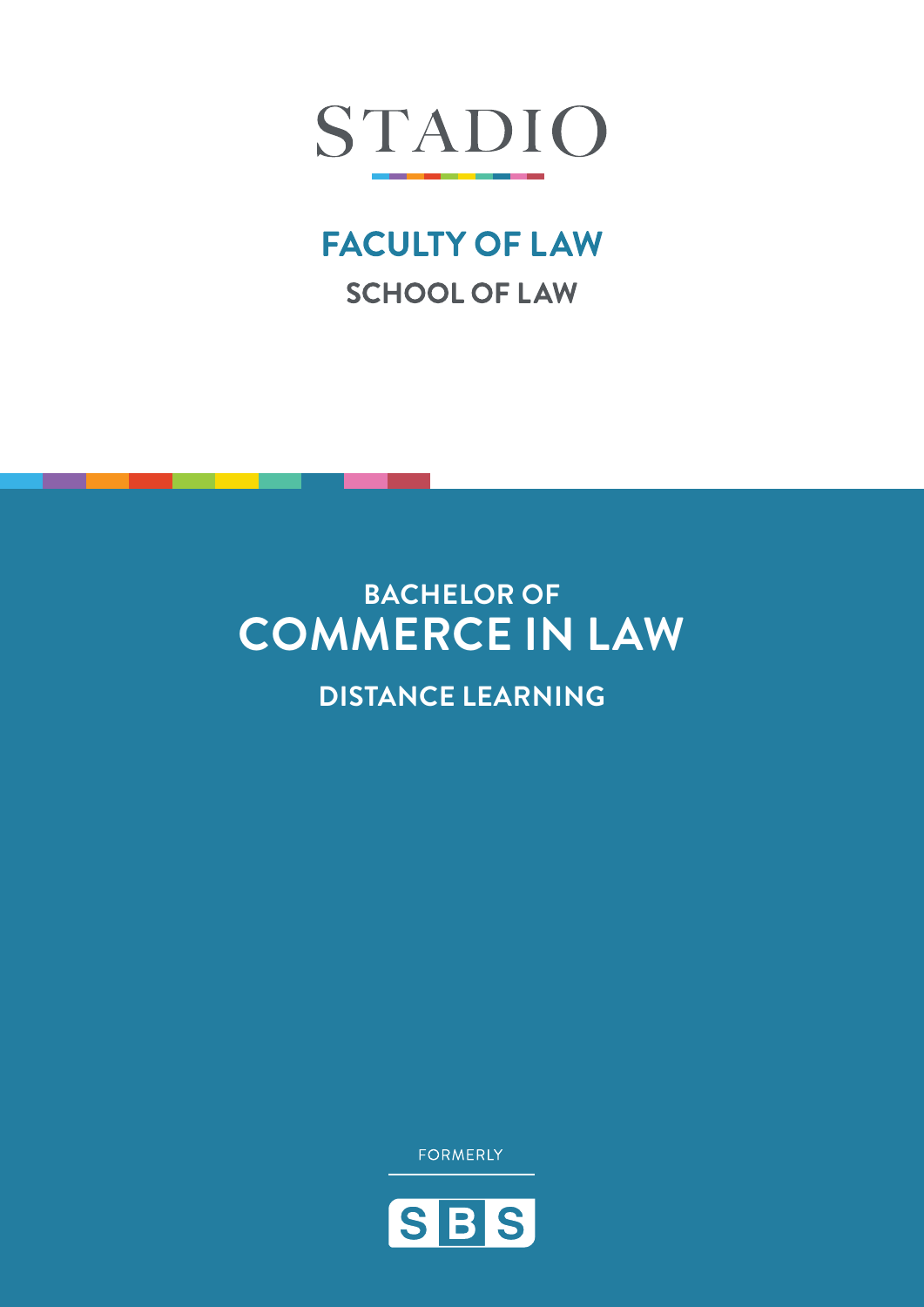

# **BACHELOR OF COMMERCE IN LAW**

## **REGISTRATION & ACCREDITATION STATUS**

STADIO is registered with the Department of Higher Education and Training as a private higher education institution under the Higher Education Act, 1997. *Registration Number 2008/HE07/004.*

SAQA ID: 117872 | NQF level: 7 | Credits: 410 | Minimum duration of studies: 3 Years Mode of delivery: Distance Learning | Language of instruction: English

## **MODE OF DELIVERY**

STADIO's distance learning programmes offer students excellent, quality education, without the need to attend venuebased classes. On registration, distance-learning students receive access to STADIO's state-of-the-art virtual learning environment. On this platform, the student has access to all learning materials, including a detailed plan for the semester/ year, indicating all the learning and assessment activities. Throughout the learning journey, academic support is only a click away. Questions related to the study material may be asked in the online classroom environment where the lecturer will provide guidance. Distance-learning students will have the opportunity to meet and engage with guest lecturers who are experts from industries related to their field of study during special online lectures. All distance-learning students will complete some tasks in groups, where they will experience a safe environment to hone their leadership, collaboration, and interpersonal skills.

## **DESCRIPTION**

The Bachelor of Commerce in Law degree will benefit you not only in a competitive business world, but also within the legal fraternity.

This Bachelor of Commerce in Law qualification is designed to equip students with the core competencies necessary to pursue a career in law or commerce.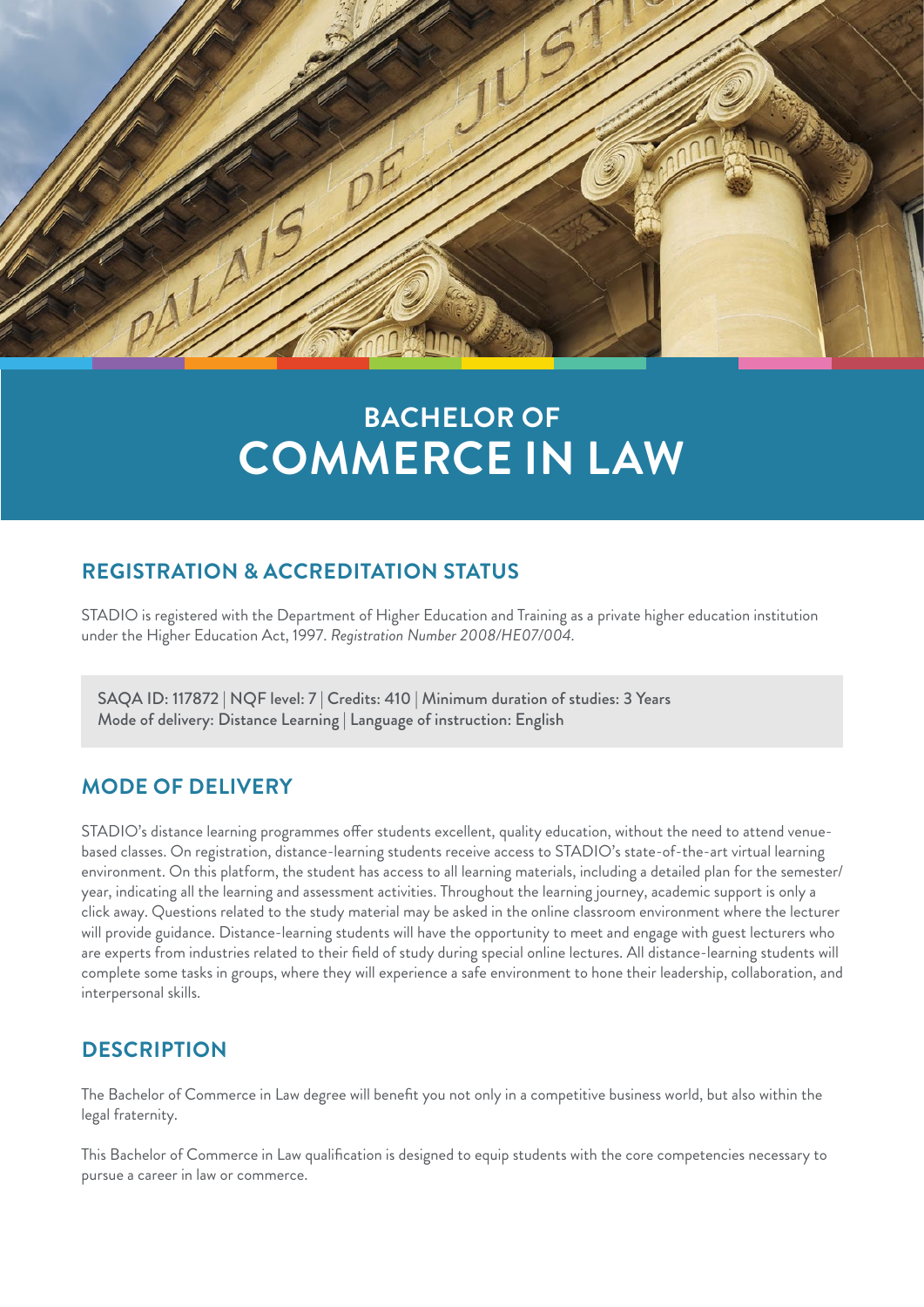## **OUTCOMES**

- 1. Show an understanding of the roles as a business communicator in the business environment.
- 2. Understand and apply management principles in the business environment and legal fraternity.
- 3. Illustrate an understanding of the relevant in-depth knowledge of the principles and concepts of the law, which are essential to become a sound jurist and lay the foundation for the Bachelor of Laws post graduate degree.

|                       | <b>1st YEAR</b>                                        | 2nd YEAR                           | 3rd YEAR                                     |
|-----------------------|--------------------------------------------------------|------------------------------------|----------------------------------------------|
| Compulsory (All)      | <b>Business Management</b><br>(MAN101) (25)            | Management II<br>(MAN201) (25)     | Management III<br>(MAN301) (35)              |
|                       | Introduction of South African Law<br>$(ISL101)$ $(30)$ | Economics IIA<br>(ECO20A) (15)     | Law of Contract<br>(LCN301) (20)             |
|                       | Economics   A<br>(ECO10A) (10)                         | Economics IIB<br>(ECO20B) (15)     | Law of Delict<br>(LOD301) (20)               |
|                       | Economics   B<br>(ECO10B) (10)                         | Law of Property<br>(LPY201) (20)   | Business Law I<br>(BLA101) (20)              |
|                       | Family Law<br>(LFL101) (20)                            | Law of Succession<br>(LOS201) (20) | <b>Financial Management</b><br>(FMA101) (30) |
|                       | Law of Persons<br>(LOP101) (20)                        | Accounting<br>(ACC101) (20)        |                                              |
|                       | <b>Business Communication</b><br>(BCU101) (15)         | Labour Law<br>(LLA101) (20)        |                                              |
| <b>Electives</b>      |                                                        |                                    | Leadership<br>(LDR101) (20)                  |
|                       |                                                        |                                    | Insolvency Law<br>(IOL101) (20)              |
|                       |                                                        |                                    | <b>Income Tax I</b><br>(TAX100)(20)          |
|                       |                                                        |                                    | <b>Corporate Governance</b><br>(CGE101) (20) |
| <b>CREDITS P/YEAR</b> | 130                                                    | 135                                | 154                                          |

# **CURRICULUM OUTLINE**

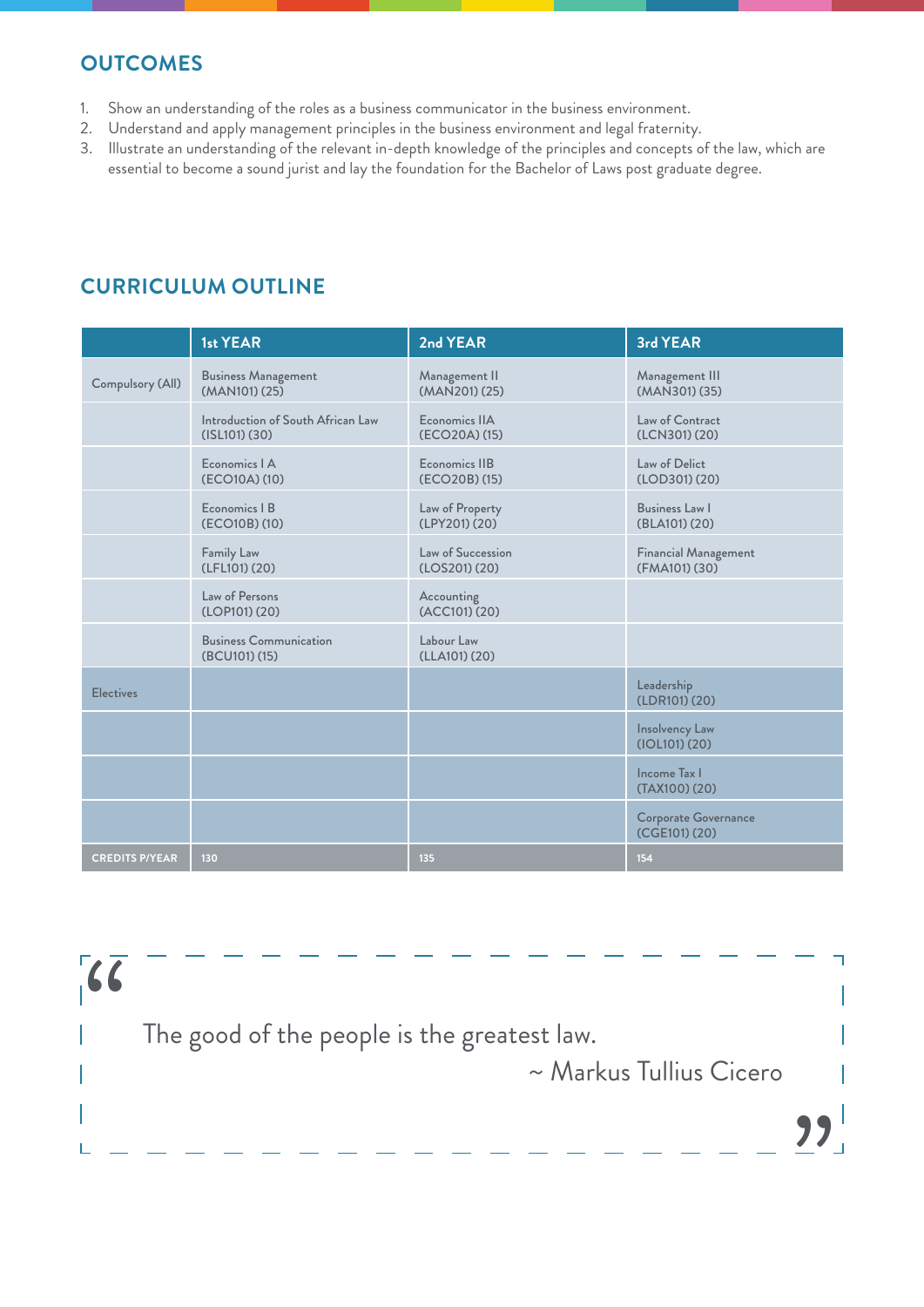

# **ADMISSION REQUIREMENTS**

- **• a Senior Certificate (SC) with degree endorsement; or**
- **• a National Senior Certificate (NSC) with a minimum of 50% in four 20-credit modules and a minimum of 40% in English Home Language or First Additional Language; or**
- **• a National Senior Certificate Vocational Level 4 (NC(V)) with a minimum of 50% in three fundamental modules including English; and minimum 60% in four vocational modules; or**
- **• a relevant N6 National Diploma**

#### **NAMIBIAN STUDENTS** *(ALTERNATIVE ADMISSION REQUIREMENTS)***:**

**• 25 points over 5 modules**

# **SPECIFIC REQUIREMENTS**

**ACCESS TO TECHNOLOGY:** 

STADIO provides students with materials, resources, assessments (including online tests and quizzes), as well as discussion opportunities and a number of administrative services via its student administration and learning environments. Having access to the above online facilities is essential for efficient communication, learning and success. You will need continuous access to study, using the resources mentioned above, and to access and submit some assessments.

**MINIMUM SYSTEM REQUIREMENTS:**

- **• Reliable broadband Internet Access (Wi-Fi available at all our campuses, but you may prefer access from home as well)**
- **• Firefox/Internet Explorer/Chrome web browser**
- **• Microsoft Word**
- **• PDF Viewer**
- **• Ability to scan and upload documents**
- **• Email/cellphone for notification and communication**

## **ARTICULATION POSSIBILITIES**

Successful completion enables further studies towards the Bachelor of Laws (LLB) postgraduate or the Bachelor of Business Administration Honours degree on NQF Level 8 or an equivalent NQF level 8 programme.

## **FEES FOR THIS QUALIFICATION ARE AVAILABLE HERE:**



**[Fees and Payment Options](https://www.stadio.ac.za/fees-and-payment-options)**



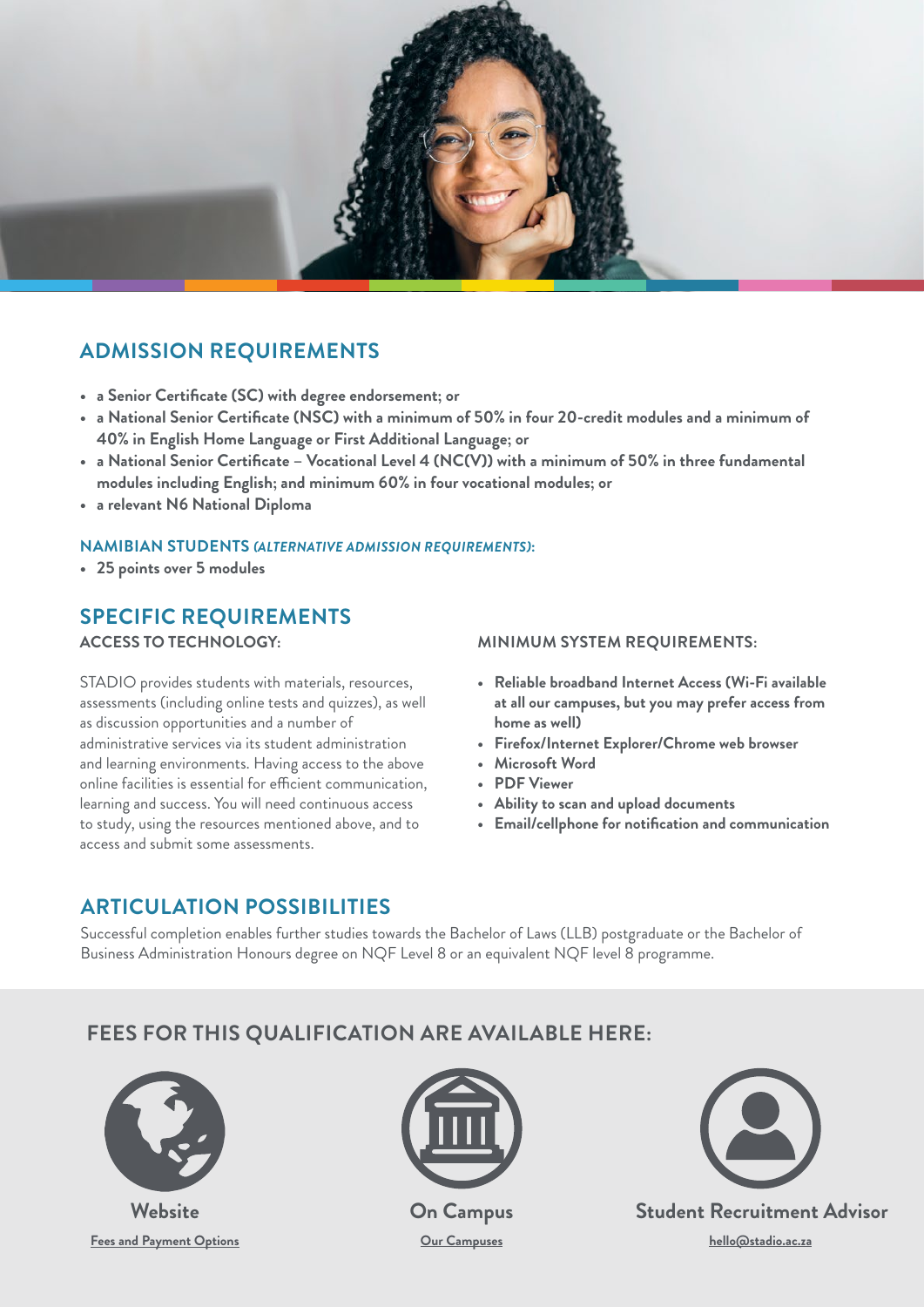

#### **CAREER OPPORTUNITIES**

| $\cdot$ CANDIDATE FOR THE LLB PROGRAMME | $\cdot$ BUSINESS OWNER   |
|-----------------------------------------|--------------------------|
|                                         |                          |
| $\cdot$ ENTREPRENEUR $^{\dagger}$       | $\cdot$ LEGAL CONSULTANT |
|                                         |                          |
| • PUBLIC SERVANT                        |                          |

### **WHY CHOOSE THE SCHOOL OF LAW?**

STADIO School of Law has the vision that jurists should act in a way that brings us closer to a South African society characterised by dignity and compassion - a society that celebrates diversity and facilitates the achievement of substantive equality.

- **Empower yourself on the journey to becoming an academically sound and ethical jurist in the practise of legal principles of law**
- **• Make a difference in our country with the necessary skills, knowledge and attitudes required to be gladiators in the arena of the law**
- **• Unashamedly go out and help build a better world**

### **HOW TO APPLY**

**Secure your space with STADIO with just 3 easy steps:**



**Visit www.stadio.ac.za and click on APPLY NOW**



**Complete the online application form. If you are under 18 - ask an adult for assistance**

**Receive your provisional offer to study within 24 hours**



**Terms and Conditions Apply**

### **STUDENT SUPPORT FOR DISTANCE LEARNERS**

Student support is enhanced through our online interactive communication tool, electronic documents and websites, e-journals and e-books, management related videos, interactive feedback and supportive communication at all times.

CONTACT US: EMAIL: [hello@stadio.ac.za](mailto:hello@stadio.ac.za) CALL: +27 (0) 87 158 5000

DON'T BE SHY BE SOCIAL:  $(f)(\textcircled{\circ})$  www.stadio.ac.za

DISCLAIMER: The content of this brochure is accurate at the time of publication. STADIO reserves the right to change the programme content due to changes in legislation, as well as for market requirements and other reasons. Notice of such changes will be published on our website.